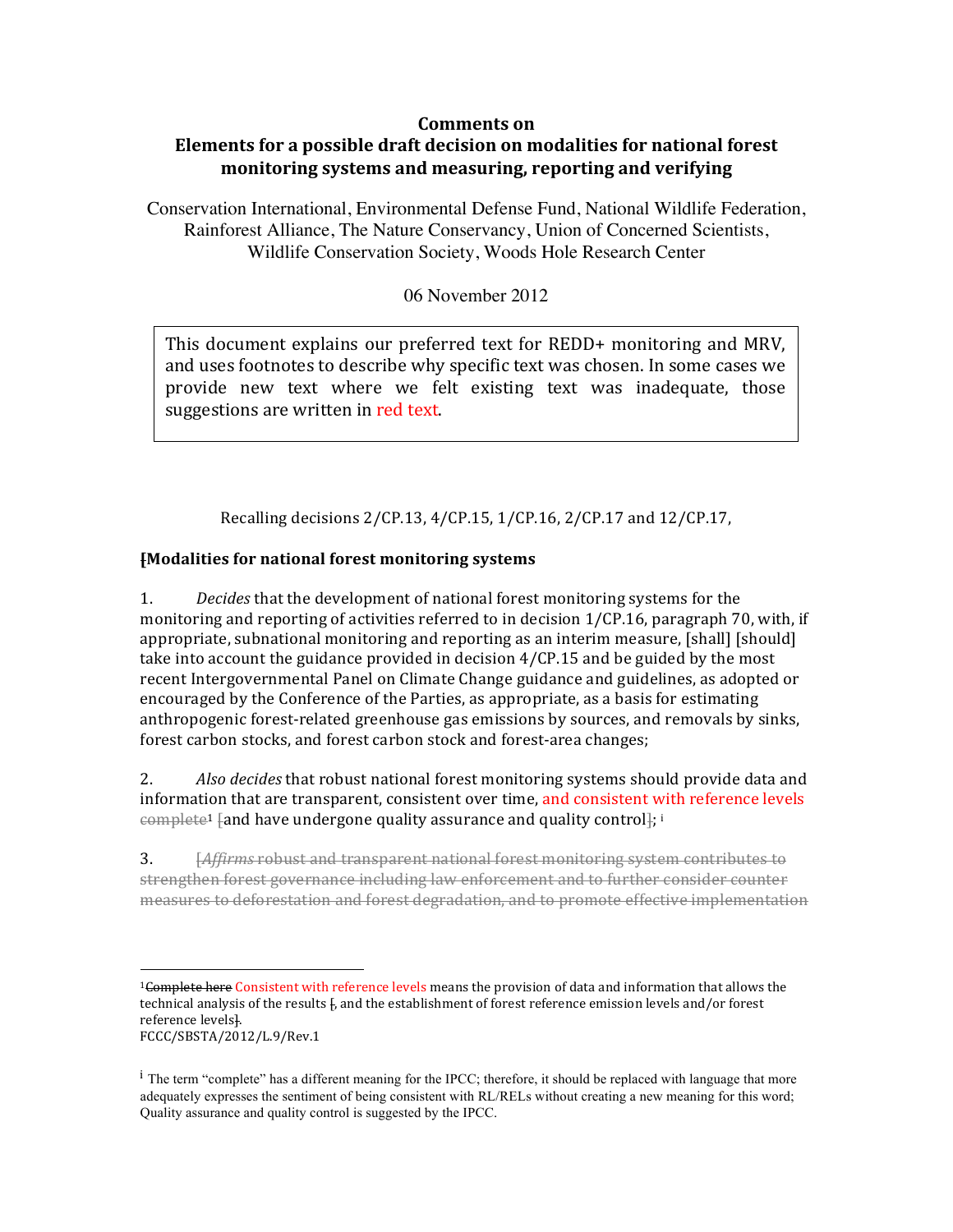of the activities referred to in decision 1/CP.16, paragraph 70, further on, sustainable forest management including deploying multiple functions of forest;] ii

4. *Also decides*  $\frac{1}{6}$ , that in the context of the provision of adequate and predictable support, including financial resources and technical and technological support to developing country Parties, in accordance with national circumstances and respective capabilities, $\frac{1}{l}$  national forest monitoring systems $\frac{1}{l}$ , with, if appropriate, subnational monitoring and reporting as an interim measure as referred to in decision  $1/CP.16$ , paragraph  $71$   $\{(\uparrow)\}$  and  $\}$  (c), and in decision 4/CP.15, paragraph  $1(d)$ } should: iii

(a) Build upon existing systems, as appropriate;

(b) Provide information on all forest  $\frac{1}{\sqrt{2}}$  [and] in the country; iv

(c) Enable the  $f$ assessment $\left| \right|$  identification $\left| \right|$  of changes incurred in natural forests; v

(d) Be flexible and allow for improvement;

(e) Reflect, as appropriate, the phased-approach as referred to in decision  $1$ /CP.16, paragraphs 73 and 74;

(f) Identify potential sources of uncertainties to the extent possible;

5. *Also acknowledges* that national forest monitoring systems may providef, as appropriate, $\frac{1}{1}$  relevant  $\frac{1}{1}$  data and $\frac{1}{1}$  information and information management systems that are relevant for  $\{$ national $\}$  systems for the provision of information on how safeguards are addressed and respected;<sup>1</sup> vi

6. *<u>Ebecides Also acknowledges</u>* that countries, such as those under the joint mitigation and adaptation approach for the integral and sustainable management of forests, may wish to develop a comprehensive and holistic monitoring system which shall comply with the guidance provided here and in previous COP decisions be developed considering the multiple functions of forests in climate change; H vii

ii The content and purpose of this paragraph are unclear.

iii Edits to this paragraph were made to appropriately reflect past COP decisions.

iv Forest land is a more comprehensive term.

<sup>&</sup>lt;sup>v</sup> Assessment is needed to evaluate performance of REDD+ activities, and should apply to all forested land.

 $\overline{v}$ <sup>I</sup>. The efficiency of REDD+ can be improved if monitoring systems are simultaneously used to provide information for both carbon results and safeguards.

<sup>&</sup>lt;sup>VII</sup> It is important to acknowledge that some countries may want to develop more holistic monitoring systems. These must also comply with the monitoring guidelines provided by the UNFCCC. Because these approaches are optional they should be included as appropriate according to national circumstances, and additional guidance from SBSTA is not necessary.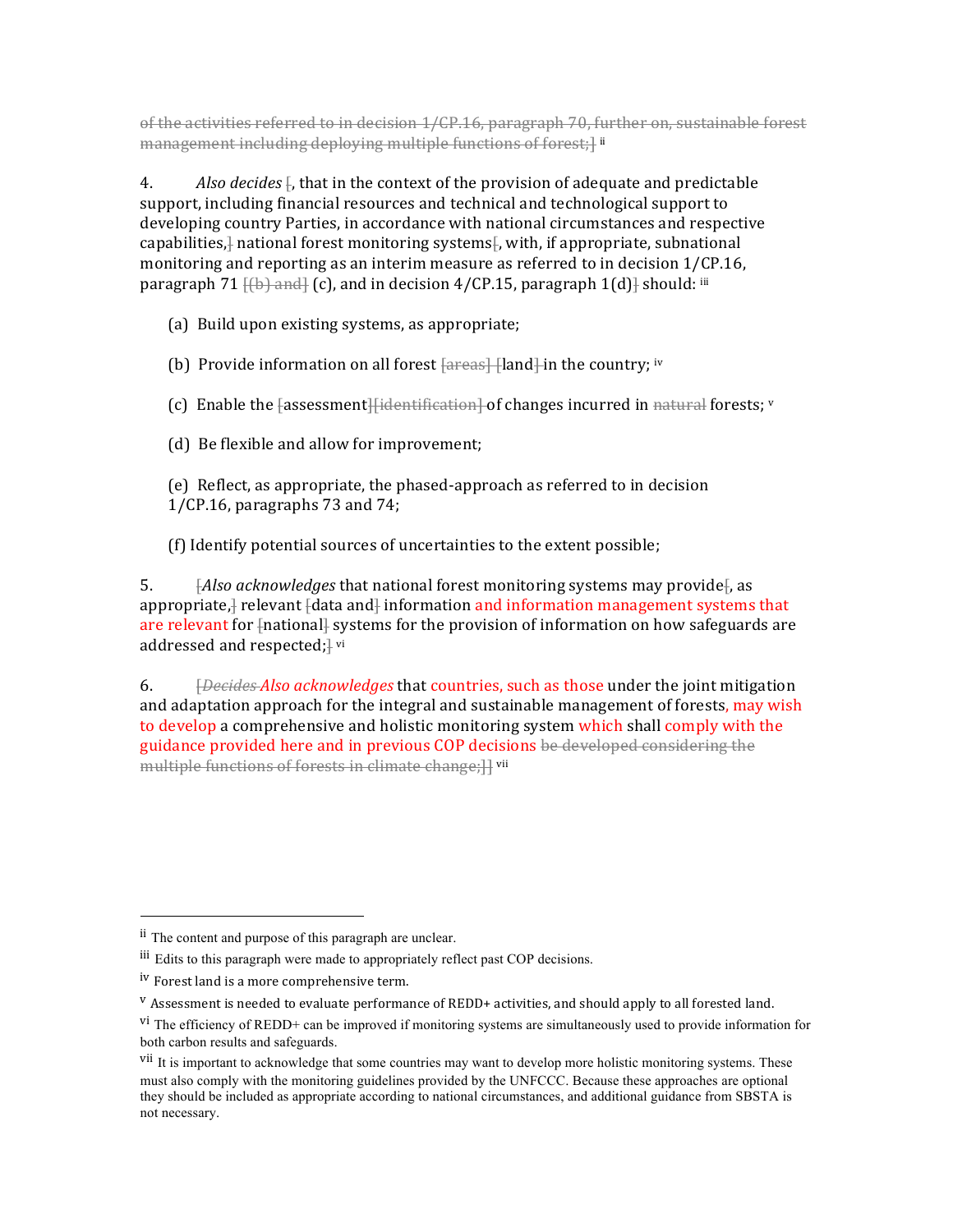## **[Modalities for measuring, reporting and verifying**

[*Reaffirms* that in accordance with decision 1/CP.16, paragraph 73, the outcomes of results-based actions should be fully measured, reported and verified;] viii

[*Agrees* that the actions which preserve and enhance the multiple benefits of forests, are also those that contribute to the sustainability and permanence of emission reductions; l ix

1. *Decides* that measuring, reporting and verifying anthropogenic forest-related emissions by sources and removals by sinks. and, as necessary, forest carbon stocks, and forest carbon stock and forest-area changes resulting from the implementation of the activities referred to in decision  $1/CP.16$ , paragraph  $70 \text{ and }$  paragraph  $71(b)$ , should be consistent with the  $f$ most recent Intergovernmental Panel on Climate Change guidelines and  $\frac{1}{2}$  methodological guidance provided in decision  $\frac{4}{C}$ . And any guidance on measuring, reporting and verification of nationally appropriate mitigation actions by developing country Parties as agreed by the Conference of the Parties, fand in accordance with any future relevant decisions of the Conference of the Parties $\frac{1}{2}$ ; x

2. *[Decides* that adequate and predictable support, including financial, technical and technological support will be provided to developing countries, consistent with decision  $1/CP.16$ ;

3. *Decides* that developing country Parties aiming to undertake activities in accordance with decision  $1/CP.16$ , paragraph  $70 \frac{1}{16}$ , taking into account paragraph  $71$  (b)], should provide data and information on anthropogenic forest-related emissions by sources and removals by sinks  $\frac{1}{2}$ , and, as necessary, $\frac{1}{2}$  forest carbon stocks, and forest carbon stock and forest-area changes that are transparent, complete<sup>2</sup>, that is consistent with the guidance, methodologies, and elements established for forest reference emission level[s]/forest reference  $level[s]$  in decision  $12/CP.17$  and over time, [and] accurate to the extent possible [and comparable]; xi

4.  $\overline{A}$ *Agrees* that  $\overline{A}$ , subject to adequate and predictable financial support in all phases  $\overline{A}$  a stepwise approach to  $\frac{1}{\text{degree and/or}}$  [measuring, reporting and verifying may be useful, enablinge countries to incorporate better data for the relevant pools and /or gases and to improve methodologies  $\{$ may be useful], [and where appropriate, incorporate additional pools and gases, as appropriate, recognizing that conservative<sup>3</sup> [treatment of]

viii While the results of REDD+ actions should be fully measured, reported, and verified, the MRV of each specific action would be overly onerous.

 $i$ <sup>x</sup> This paragraph does not apply to an MRV decision and therefore is not needed in this text.

 $^{\text{x}}$  Although the sentiment of applying MRV to RL/RELs by referring to paragraph 71(b) of 1/CP.16 is important, it is not needed in this paragraph. Finally, MRV systems will likely be iterative and therefore should be subject to future guidance by the COP.

<sup>[</sup>footnote to be elaborated]

<sup>&</sup>lt;sup>3</sup> [placeholder for a footnote]

xi This paragraph is critical for the effectiveness and efficiency of REDD+ by ensuring that results will be compared with reference levels/reference emissions levels. We think our proposed language more clearly makes that link. Measuring, reporting, and verifying outcomes as performance against the RL/REL is efficient, effective, and necessary for determining results.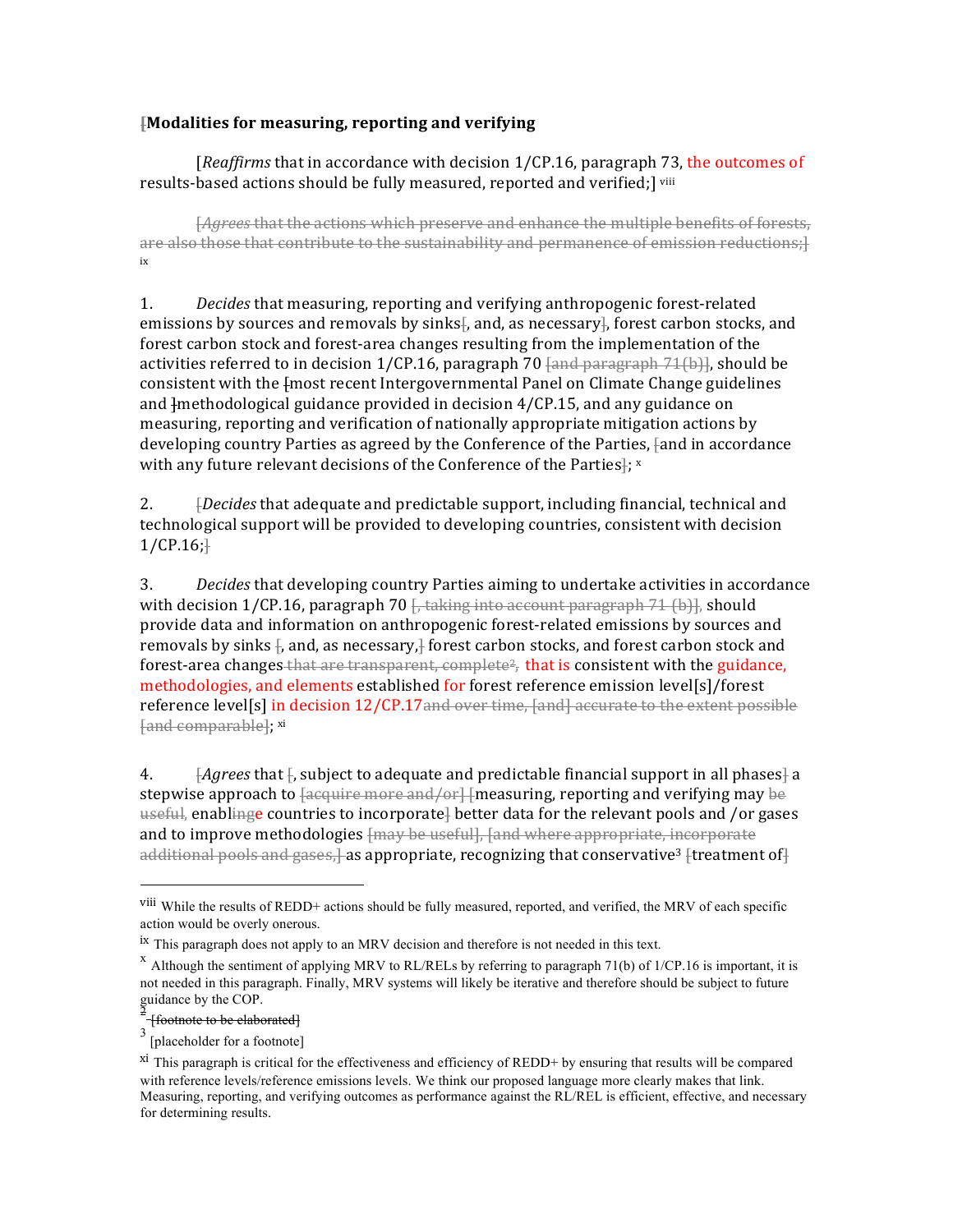estimates for some of these pools may be necessary to account for financial, technical, and/or technological constraints, while maintaining consistency with the established forest reference emission level[s]/forest reference level[s]; [noting the importance of adequate and predictable support as referenced by decision  $1 / CP$ .16, paragraph  $71$ ;]]; xii

5. *Further decides* that, taking into account consistent with Decisions 1/CP.16 and with Annex III to Decision  $2/CP.17$ , the data and information referred to in paragraph 3 above should be provided through national communications and biennial update reports, taking into consideration additional flexibility given to least developed countries and small island developing countries;xiii

6. [*Further decides* to request the Subsidiary Body on Implementation to appoint a technical expert committee to create a common reporting format and technical assessment for information provided in accordance with paragraph 3 above; that, on a temporary basis before the international consultation and analysis process is fully operational, Parties providing information in accordance with paragraph 3 above may, on a voluntary basis, request that this information be technically assessed;<sup>1</sup> xiv

7. *Frequests the secretariat,* subject to the availability of resources, to respond to the requests made by Parties in relation to paragraph 6 above by mandating technical experts to undertake a technical assessment of the implementation of actions related to decision  $1/CP.16$ , paragraph 70 fand taking into account paragraph  $71(b)$ ], and to prepare a report on this assessment; $\}$ 

8. *Further decides* that measuring, reporting and verification of the support provided by Parties included in Annex I to the Convention to Parties not included in Annex I for activities referred to in paragraph [xx above] should be carried out by a UNFCCC team of technical experts equitably balanced between members of developed and developing countries and supported by the secretariat in consultation with relevant national authorities in accordance with countries national circumstances, capacity and capabilities; $\}$ xv

9. **If** *Decides* Hencourages that I developed country Parties Laccording to the  $\overline{p}$ rinciples  $\overline{of}$ ,  $\overline{f}$  to  $\overline{f}$  the Convention should establish and support, technologically, technically and financially, programs for specific capacity development in developing country Parties  $implementing$  activities as referred to in decision  $1/\text{CP}.16$ , paragraph 70 [taking into account paragraph 71(b)], with the aim to: xvi

(a) Develop robust and transparent forest monitoring systems;

<sup>&</sup>lt;sup>xii</sup> A stepwise approach to MRV can be very useful for improving systems over time, so long as the limitations are acknowledged.

xiii Taking into consideration other reporting formats allows for flexibility in REDD+ reporting for its unique nature. xiv The SBI should create a process specific to REDD+ MRV in accordance with this decision, which could be used immediately but could also, in the future, be incorporated into ICA when that process is finalized.

xv Support should also be monitored, reported, and verified.

<sup>&</sup>lt;sup>xvi</sup> All Parties should participate in supporting development of capacity for MRV systems. The details for biennial reports and ICA are not complete; therefore although forest sector information for these reporting formats can be useful MRV of REDD+ should continue forward while these are being developed.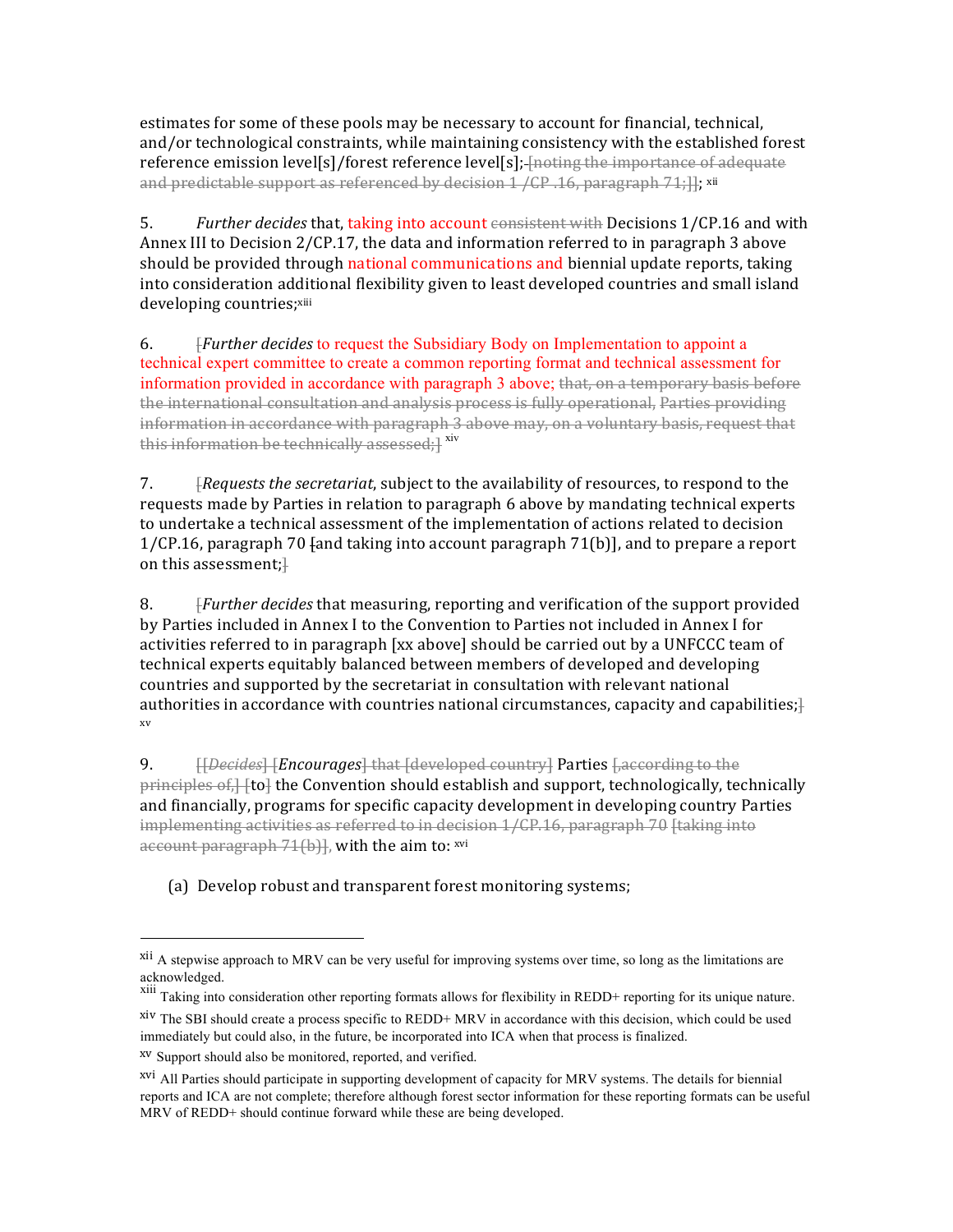(b) [Fulfill the required forest [sector] reporting requirements within national communications and biennial update reports;]

 $(c)$  [Support the process of international consultation and analysis of [national] communications and] biennial update reports;]]

10. **If Hungoldition, In accordance with relevant articles of the Convention, I the l** *[Encourages*] [developed country] Parties [in a position to do so] [should] [to] [establish] [[and/or] facilitate] [a free] access [to] [resource for] the [most accurate] [necessary] existing and future satellite imaging data available globally, given that the accuracy of the national forest monitoring system may improve depending on the financial and technical support received in order to build the required national capacity to access and process available satellite information and data; $\frac{1}{2}$  xvii

11. *Also decides* that the **[**reported] reduced emissions [from sustainable management] of forests] [or increased removals [or stabilized forest carbon stocks]] [from results-based actions<sup>1</sup> in the activities referred to in decision  $1/CP$ .16, paragraph 70 ftaking into account paragraph 71(b), [will] [may] be [subject to] [an international] [and] [national] [verification process, carried out by an independent<del>] [third party] [[</del>team of experts] under the auspices of the UNFCCC<sup>1</sup>, <del>[international consultation and analysis process]</del> in accordance with [further guidelines to be developed under the Convention;] [any guidance on measurement, reporting and verification of nationally appropriate mitigation actions by developing country Parties as agreed by the Conference of the Parties $\frac{1}{11}$  xviii

12. *[Agrees* that, consistent with the forest reference emission level[s]/forest reference  $level[s]$ , measurement should be done in terms of  $CO2eq$   $\frac{1}{[and the other co-benefits]}$ including local community, livelihood, poverty eradication, and biodiversity conservation Ito the same pools and gases, and activities listed in decision  $1/CP.16$ , paragraph 70, which have been used in the construction of forest reference emission level[s] or forest reference level[s] according to decision  $12$ /CP.17H xix

13. *Invites* the Intergovernmental Panel on Climate Change to elaborate methods and provide good practice guidance on measuring, reporting and verifying anthropogenic forest- related emissions by sources and removals by sinks, forest carbon stocks, and forest carbon stock and forest-area changes resulting from the implementation of the activities referred to in decision  $1/CP.16$ , paragraph 70 fand taking into account paragraph 71(b). to be submitted for consideration and possible adoption by the Conference of the Parties at a future session;<sup>1</sup>

14. *Frequests* the Subsidiary Body for Scientific and Technological Advice to continue its consideration of modalities for [measuring, ] reporting and [verification of results-based

xvii The ability to access information that supports and improves MRV is critical for REDD+; therefore, the UNFCCC should support actions to make data more freely available.

xviii This paragraph is useful for implementation of our suggested paragraph 6. The flow of REDD+ financing is dependent on the UNFCCC providing an international verification process. Without such verification donors will be forced to create their own MRV processes, increasing the burden on REDD+ countries.

 $x$ ix Measurements in CO<sub>2eq</sub> allow for outcomes to be compared with RL/RELs and therefore provides the basis of results-based actions. The choice to MRV co-benefits should be up to each country's discretion. Note that safeguard information systems already allow for the monitoring of safeguards and associated co-benefits.